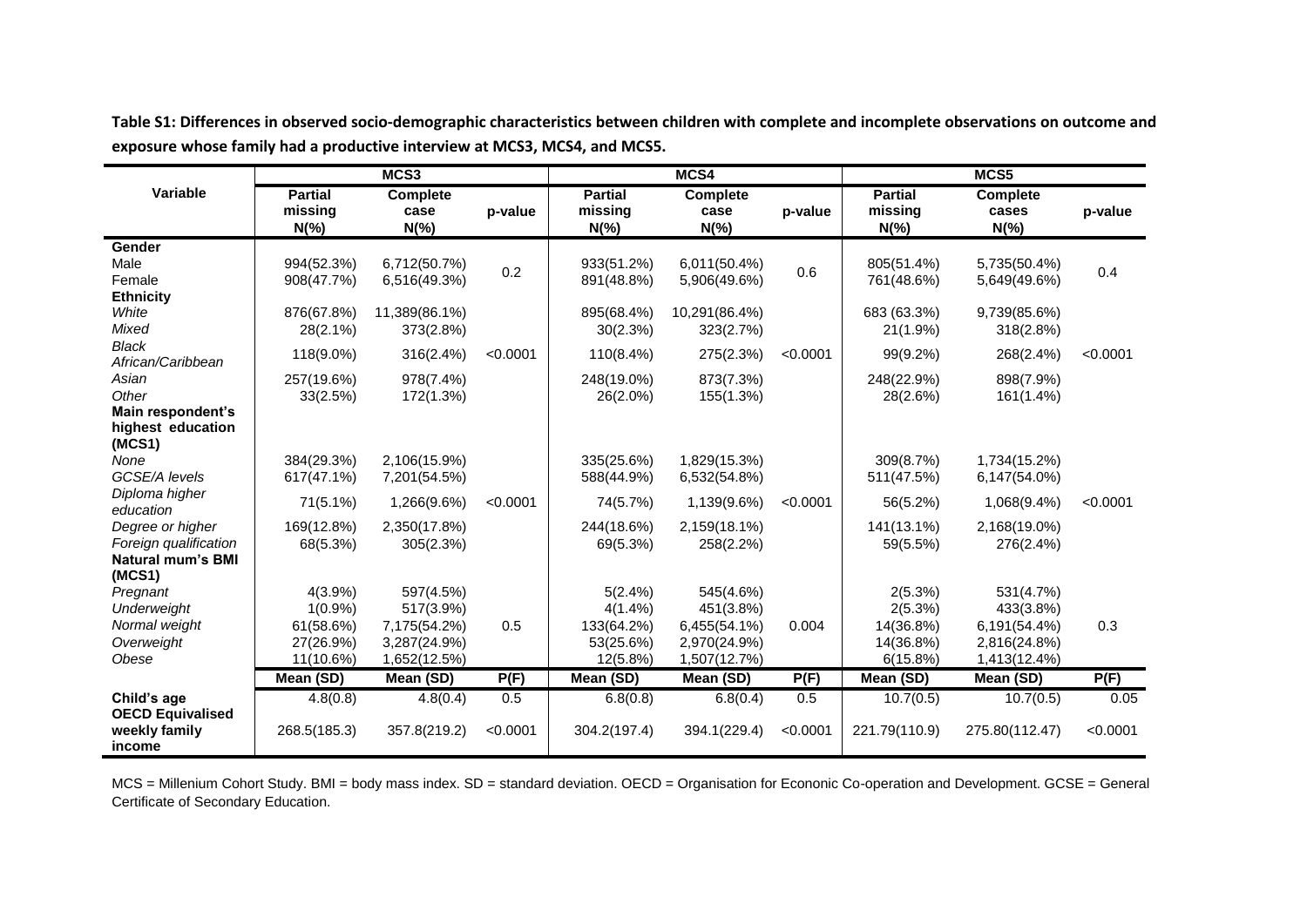**Table S2: Association between overweight and obese BMI (vs. normal BMI) and use of medications. (Children with complete data at least at one sweep)**

| <b>BMI</b>                            | Crude ME (95%CI)          | Adjusted <sup>1</sup> ME (95%CI) |  |
|---------------------------------------|---------------------------|----------------------------------|--|
| Taking $\geq$ 1 regular prescriptions |                           |                                  |  |
| Normal weight                         | Ref.                      | Ref.                             |  |
| Overweight                            | $0.005(0.001;0.009)$ **   | $0.002(-0.002;0.006)$            |  |
| <b>Obese</b>                          | $0.019(0.009; 0.029)$ **  | $0.014(0.005;0.023)$ **          |  |
| Number of regular prescriptions       |                           |                                  |  |
| Normal weight                         | Ref.                      | Ref.                             |  |
| Overweight                            | $0.029(0.011 - 0.047)$ ** | $0.017(-0.001;0.035)*$           |  |
| <b>Obese</b>                          | $0.083(0.047 - 0.119)$ ** | $0.063(0.029;0.096)$ **          |  |

*Adjusted<sup>1</sup> : age, gender, ethnicity, main respondent education, OECD equivalised income, natural mother's BMI*

*\*\* p<0.05* 

*\* 0.1>p>0.05*

BMI = body mass index. ME = Marginal effect. CI = confidence interval.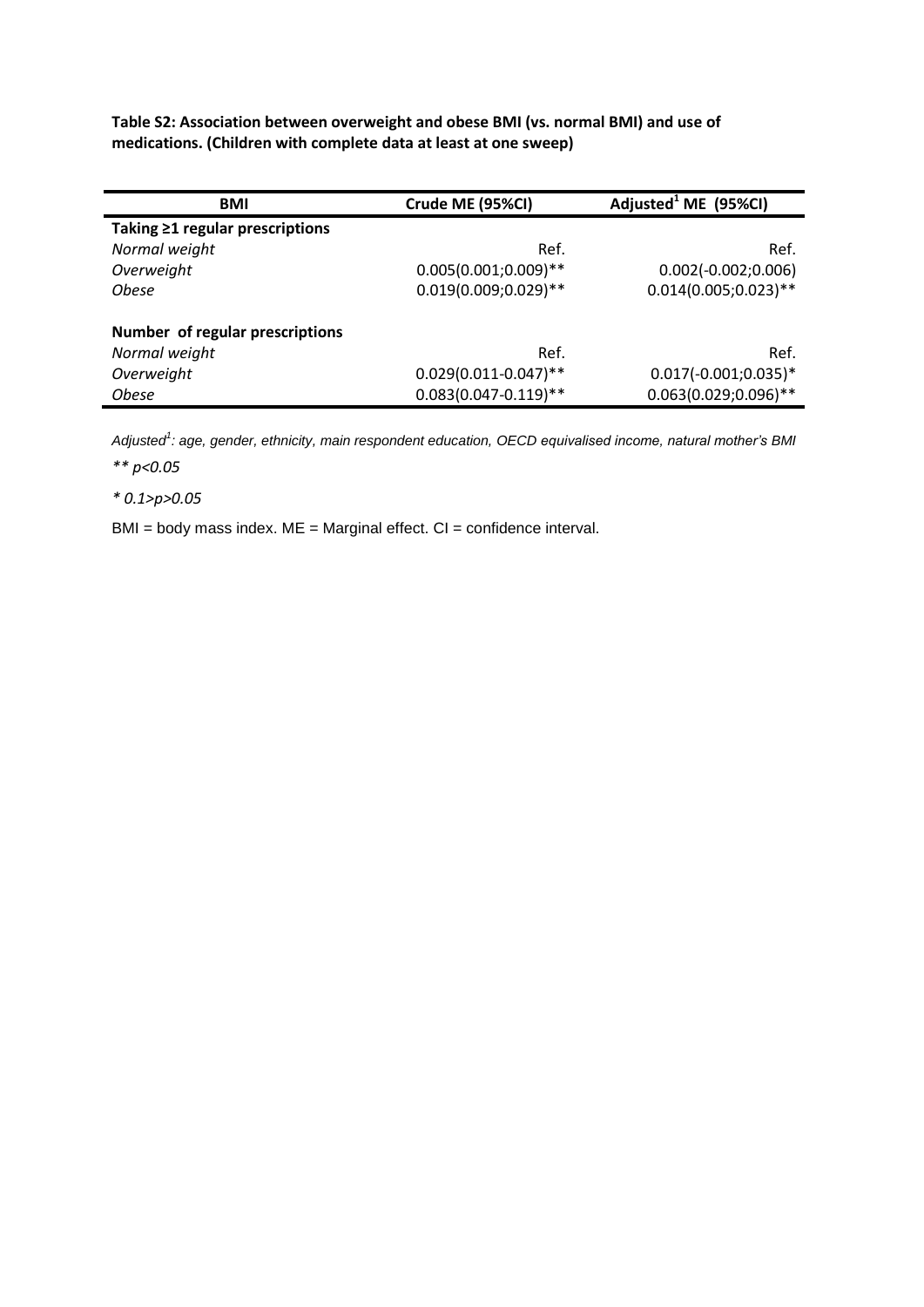| ICD-10 condition  |               | MCS3             |             | MCS4           |                  |             |  |
|-------------------|---------------|------------------|-------------|----------------|------------------|-------------|--|
|                   | No, N(%)      | <b>Yes, N(%)</b> | $P(\chi^2)$ | No, N(%)       | <b>Yes, N(%)</b> | $P(\chi^2)$ |  |
| <b>Infectious</b> |               |                  |             |                |                  |             |  |
| Normal weight     | 7,709(99.88%) | 9(0.12%)         |             | 7,812(99.91%)  | 7(0.09%)         |             |  |
| Overweight        | 1,471(99.86%) | 2(0.14%)         | 0.7         | 1,337(100.00%) | $0(0.00\%)$      | 0.4         |  |
| <b>Obese</b>      | 476(100.0%)   | $0(0.0\%)$       |             | 511(100.00%)   | $0(0.00\%)$      |             |  |
| <b>Neoplasm</b>   |               |                  |             |                |                  |             |  |
| Normal weight     | 7,712(99.92%) | 6(0.08%)         |             | 7,815 (99.95%) | 4(0.05%)         |             |  |
| Overweight        | 1,471(99.86%) | 2(0.14%)         | 0.6         | 1,337(100.00%) | $0(0.00\%)$      | 0.007       |  |
| <b>Obese</b>      | 476(100.00%)  | $0(0.00\%)$      |             | 509(99.61%)    | 2(0.39%)         |             |  |
| <b>Blood</b>      |               |                  |             |                |                  |             |  |
| Normal weight     | 7,699(99.75%) | 19(0.24%)        |             | 7,803(99.80%)  | 16(0.20%)        |             |  |
| Overweight        | 1,469(99.73%) | 4(0.27%)         | 0.9         | 1,334(99.78%)  | 3(0.22%)         | 0.5         |  |
| <b>Obese</b>      | 475(99.79%)   | 1(0.21%)         |             | 511(100.00%)   | $0(0.00\%)$      |             |  |
| <b>Endocrine</b>  |               |                  |             |                |                  |             |  |
| Normal weight     | 7,700(99.77%) | 18(0.23%)        |             | 7,797(99.72%)  | 22(0.28%)        |             |  |
| Overweight        | 1,465(99.46%) | 8(0.54%)         | 0.002       | 1,333(99.70%)  | 4(0.30%)         | 0.1         |  |
| <b>Obese</b>      | 471(98.95%)   | 5(1.05%)         |             | 507(99.22%)    | 4(0.78%)         |             |  |
| Mental            |               |                  |             |                |                  |             |  |
| Normal weight     | 7,664(99.30%) | 54(0.70%)        |             | 7,755(99.18%)  | 64(0.82%)        |             |  |
| Overweight        | 1,471(99.86%) | 2(0.14%)         | 0.02        | 1,326(99.18%)  | 11(0.82%)        | 0.4         |  |
| <b>Obese</b>      | 472(98.95%)   | 5(1.05%)         |             | 504(98.64%)    | 7(1.36%)         |             |  |
| <b>Nervous</b>    |               |                  |             |                |                  |             |  |
| Normal weight     | 7,694(99.69%) | 24(0.31%)        |             | 7,786(99.58%)  | 33(0.42%)        |             |  |
| Overweight        | 1,465(99.46%) | 8(0.54%)         | 0.5         | 1,331(99.55%)  | 6(0.45%)         | 0.8         |  |
| <b>Obese</b>      | 472(0.84%)    | 4(0.84%)         |             | 508(99.42%)    | 3(0.58%)         |             |  |

**Table S3: Distribution of long-term illnesses by ICD-10 broad categories across BMI status in MCS3 and MCS4 for children with complete data.**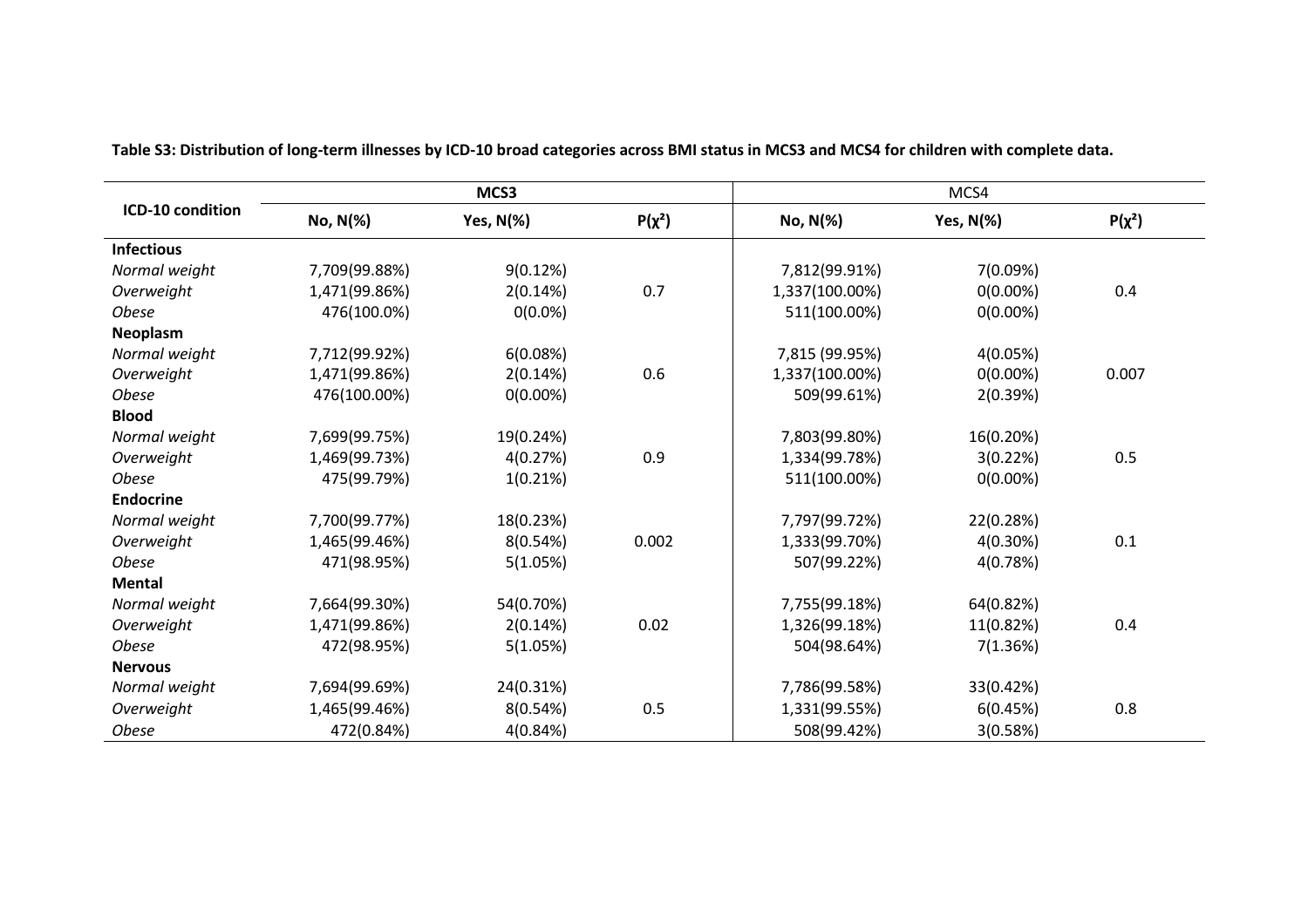| ICD-10 condition          |               | MCS3             |             | MCS4          |                  |             |
|---------------------------|---------------|------------------|-------------|---------------|------------------|-------------|
|                           | No, N(%)      | <b>Yes, N(%)</b> | $P(\chi^2)$ | No, N(%)      | <b>Yes, N(%)</b> | $P(\chi^2)$ |
| Eye                       |               |                  |             |               |                  |             |
| Normal weight             | 7,650(99.12%) | 68(0.88%)        |             | 7.772(99.40%) | 47(0.60%)        |             |
| Overweight                | 1,464(99.39%) | 9(0.61%)         | 0.5         | 1,329(99.40%) | 8(0.60%)         | 0.8         |
| <b>Obese</b>              | 473(99.37%)   | 3(0.63%)         |             | 507(99.22%)   | 4(0.78%)         |             |
| Ear                       |               |                  |             |               |                  |             |
| Normal weight             | 7,570(98.09%) | 148(1.91%)       |             | 7,709(98.60%) | 110(1.40%)       |             |
| Overweight                | 1,451(98.51%) | 22(1.49%)        | 0.5         | 1,320(98.73%) | 17(1.27%)        | 0.9         |
| <b>Obese</b>              | 468(98.33%)   | 8(1.67%)         |             | 504(98.64%)   | 7(1.36%)         |             |
| <b>Circulatory system</b> |               |                  |             |               |                  |             |
| Normal weight             | 7,705(99.83%) | 13(0.17%)        |             | 7,807(99.85%) | 12(0.15%)        |             |
| Overweight                | 1,471(99.86%) | 2(0.14%)         | 0.6         | 1,333(99.70%) | 4(0.30%)         | 0.3         |
| <b>Obese</b>              | 476(100.00%)  | $0(0.00\%)$      |             | 511(100.00%)  | $0(0.00\%)$      |             |
| <b>Respiratory</b>        |               |                  |             |               |                  |             |
| Normal weight             | 7,144(92.56%) | 575(7.44%)       |             | 7,290(93.23%) | 530(6.77%)       |             |
| Overweight                | 1,347(91.46%) | 126(8.54%)       | 0.001       | 1,234(92.30%) | 103(7.70%)       | < 0.0001    |
| <b>Obese</b>              | 418(87.87%)   | 58(12.13%)       |             | 452(88.50%)   | 50(11.50%)       |             |
| <b>Digestive</b>          |               |                  |             |               |                  |             |
| Normal weight             | 7,658(99.22%) | 60(0.78%)        |             | 7,756(99.18%) | 64(0.82%)        |             |
| Overweight                | 1,463(99.32%) | 10(0.68%)        | 0.08        | 1,323(98.95%) | 14(1.05%)        | 0.1         |
| <b>Obese</b>              | 468(98.33%)   | 8(1.67%)         |             | 503(98.44%)   | 8(1.56%)         |             |
| Skin                      |               |                  |             |               |                  |             |
| Normal weight             | 7,436(96.35%) | 282(3.65%)       |             | 7,619(97.43%) | 201(2.57%)       |             |
| Overweight                | 1,429(97.02%) | 44(2.98%)        | 0.4         | 1,308(97.83%) | 29(2.17%)        | 0.7         |
| <b>Obese</b>              | 459(96.44%)   | 17(3.56%)        |             | 498(97.46%)   | 13(2.54%)        |             |

Table S4: continued